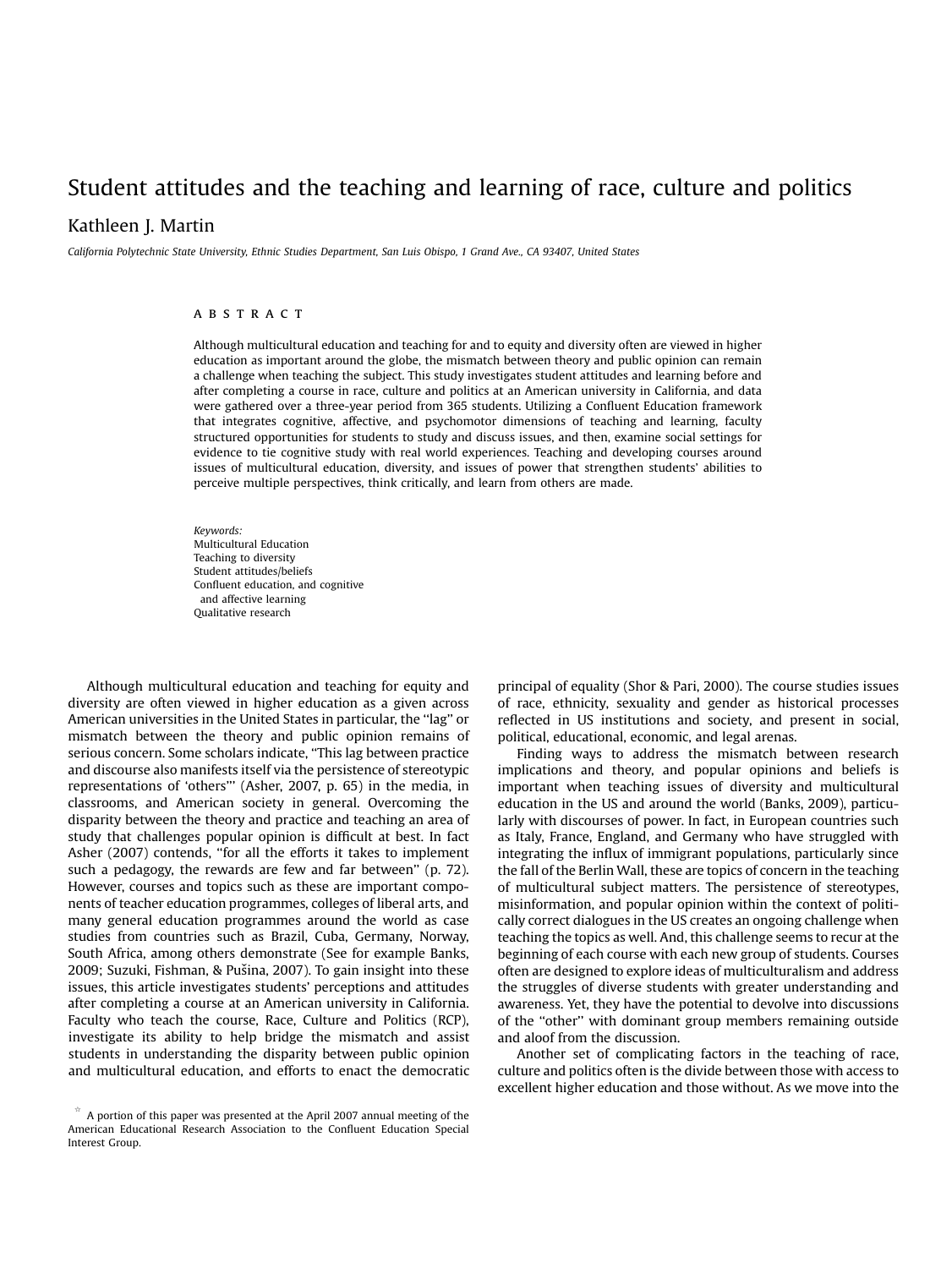twenty-first century and witness the effects of anti-affirmative action movements and court decisions such as California's Proposition 209 in the United States, the divide is growing. In combination with this, there is an increase in dominant group attitudes that indicate a more generalized belief that any inequality in the US was addressed through the Civil Rights Movement of the 1960s. This promotes and stimulates the belief that all have equal access (typically those with power in the system), while at the same time limiting access to higher education for certain groups with fewer resources and opportunities. This is something [Paulo Freire](#page-9-0)  [\(1970/2000\)](#page-9-0) began to address over 50 years ago in Brazil with his well-known Pedagogy of the Oppressed. We continue to see, however, an untenable power relationship that provides more access to those with resources, and diminishing access for those without, while simultaneously promoting the idea that multiculturalism, diversity, and equality are issues already addressed and achieved.

In a recent study regarding college access in California for example, John Yun and José Moreno (2006) indicate, "schooling disadvantage is concentrated largely in schools where African-American and Latino students are located'' (p. 18); US schools that also have a disproportionate number of students from low socioeconomic (SES) families. These findings point to the increasing difficulty of re-segregation in schools since the 1980s, and an effect of the post-Brown v. the Board of Education decision ([Ladson-Bill](#page-9-0)[ings, 2004\)](#page-9-0). To address this issue in the United States, the Supreme Court ''affirmed the importance of racial and ethnic diversity in higher education''. The ruling concluded that ''it is constitutional for educational institutions to consider race and ethnicity in admissions decisions'' [\(Moses & Marin, 2006](#page-9-0), p. 3). However, few universities in the US desire to pair admittance policies with any form of affirmative action since reverse discrimination lawsuits began in the 1990s, and popular beliefs, attitudes, and perceptions about equity and equality of access to education support the notion that now everyone has equal access. Yet, when Scholastic Aptitude Test (SAT) scores are correlated with family income, the continuing effects of inequity based on economic status are suggestive. According to Gregory [Mantsios \(2004\)](#page-9-0) in 1999 the scores of over 1.3 million SAT test takers in the US ''correlate strongly with family income'' (p. 202), and communities such as those studied by [Yun](#page-9-0)  [and Moreno \(2006\)](#page-9-0) are often overly represented by poor and lowincome families. For each additional 10-20,000 of family income, SAT test scores increase from 15 to 30 points. However, a significant number of undergraduate students believe their place in the university system is due to their ''hard work'' alone, and again that the topics of equity and equality have been fully considered and rectified. With these conditions and factors prevalent and the disparity between public opinion and the realities of access, efforts ''to enact the democratic and equitable intent of socially responsive education'' [\(Stringer, 1993](#page-9-0), p. 150) are important.

Faculty designed the RCP course to study the teaching and learning processes in what they consider to be a ''difficult'' course through the investigation of two principal questions: first, what classroom structures facilitate the learning of these issues for students? And, second, are there materials and activities that can support students' understanding and ability to investigate the topics while simultaneously helping students reevaluate personal attitudes and beliefs?

Most faculty struggle with ways to approach the course, pose questions and ideas for discussion, and make it through ten-weeks of what some refer to as ''an emotional roller coaster of a course''. Faculty members endeavor to increase students' ability to recognize their own perspectives, biases and beliefs, and to increase their awareness and knowledge of perspectives different than their own. These ideas contribute to the principal objective of this study: to examine students' understanding of diverse perspectives, attitudes, personal reflections, and awareness and knowledge of the topic before and at the end of the course. Theoretical perspectives from Confluent Education (CE) provide a framework for teaching the course and for investigating student learning regarding issues of diversity and multicultural education.

#### 2. Theoretical perspectives

''In Queens, I learned that as a young Black man, I was looked down upon by much of the society and was automatically thought to be a criminal based solely on the colour of my skin, my age, as well as the way I dressed'' (African-American Male, Spring 2006).

Confluent Education  $(CE)^1$ , as suggested in its name, is the coming together or confluence of several philosophical orientations: phenomenology, existentialism, and humanism. More specifically it emerged from Humanistic Education and Psychology, Gestalt Psychology, and the Human Potential Movement, which suggest ''programs to liberate people and to help them 'actualize their potential'" ([Shapiro, 1998,](#page-9-0) p. 30)<sup>2</sup>. It also supports a belief in the coming together of cognitive, affective and psychomotor learning, one that reflects the whole student. CE has its roots in education, law and medical professions, architecture, and the work of organizations [\(Brown, 1996; Castillo, 1978; Shapiro, 1997, 1998\)](#page-9-0). It is described as the ''flowing together of the affective and cognitive elements in individual and group learning'' ([Brown, G., 1972/1990\)](#page-9-0). This necessitates an awareness of content and process, and ''means being aware of and taking responsibility for yourself in relation to your experience and your context, people you're interacting with, [and] the topic and material you're engaging in" ([Brown, J.R., 1996,](#page-9-0) p. 6). At its most basic level, CE is described as a manifestation of ''the Humanist Impulse'' and a movement toward political liberty ([Shapiro, 1998](#page-9-0)). This translates to notions of the individual not isolated from, but rather embedded in a setting or context. Judith R. Brown (1996) elaborates on the experiential context as one in which the process is intensified through the ''here-and-now'' focus that emphasizes awareness of self and focuses on the connection of self to the environment and relationships with others (p. 34). Remaining in the moment, awareness of change, attention to interpersonal and intrapersonal dynamics, reflection and metacognition, and feeling and affect are important conceptions in a Confluent Education (CE) framework for teaching and learning.

Personal awareness often must be the first stage toward internalization of new values or utilization of new learning [\(D'Emidio-](#page-9-0)[Caston, 1999; Osterman & Kottkamp, 1993\)](#page-9-0). Similar to L. S. Vygotsky's theory of the act of constructing and construction, ideas and concepts are presented to the individual from the environment, felt or experienced personally, and then, through the process of theorizing, the concepts are reorganized and understood ([Cole, John-](#page-9-0)[Steiner, Scribner, & Souberman, 1978\)](#page-9-0). Further, the concept of ''self'' can be understood as an amalgam of what emerges from a combination of the intrapersonal and interpersonal domains ([Gardner,](#page-9-0)  [1983](#page-9-0)). We become aware of important truths regarding the nature of relationships as rich sources of awareness and change. These

 $1$  For a more complete description and history of Confluent Education at the University of California, Santa Barbara see [G. Brown, 1972/1990;](#page-9-0)  [J. H. Brown, 1996; J. R. Brown, 1996; Shapiro, 1997.](#page-9-0)

<sup>2</sup> In 1987, the University of California, Santa Barbara Archives of Humanistic Psychology was created through the efforts of California State Assemblyman John Vasconcellos and George and Judith Brown. ''The scope of these archives comes from a significant repository greater than Confluent Education, but Confluent Education was the connecting link of an actual University of California program'' [\(Shapiro, 1998](#page-9-0),p. 152).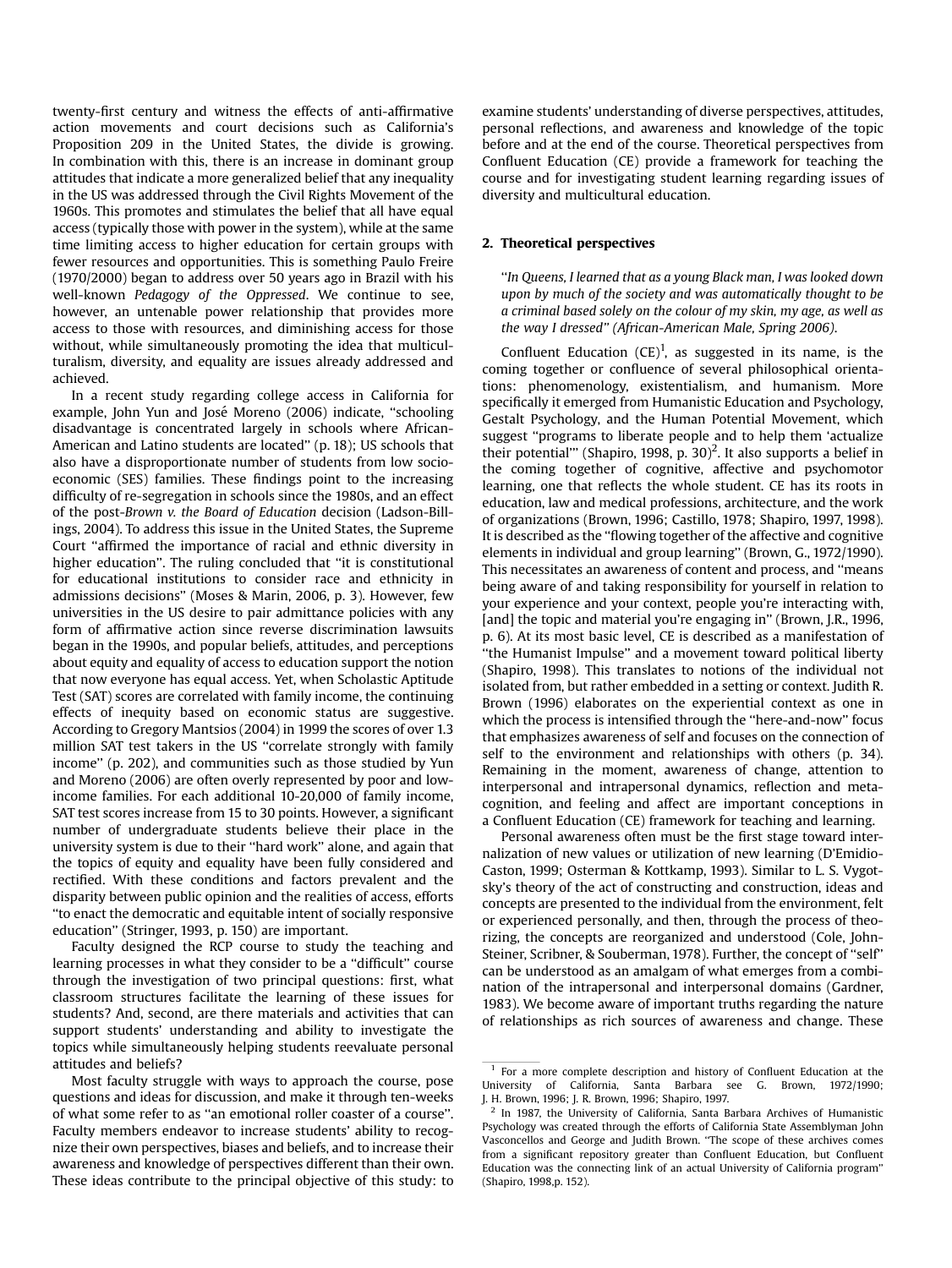aspects frame the learning process and provide a context for integration. Faculty who teach from a CE model also align with the following principles: 1) a value orientation consistent with the Humanistic and Human Potential movements; 2) a belief in participatory democratic values and social change; and 3) an interest in reflection, self-examination and evaluation ([Shapiro,](#page-9-0)  [1997\)](#page-9-0). These ideas provide an avenue for personal growth and a sense of connectedness that is embodied in the close interaction and sharing of feelings present in classroom settings.

Principals of teaching and learning from Confluent Education (CE) emphasize cognitive (intellectual functioning) and affective (feelings and beliefs) learning within a context of physical activities that asks students to ''do a meta''. Metacognition is described as a ''view from a distance, a vantage point that allows a broader scope of a situation'' [\(Brown, J. R. 1996](#page-9-0), p. 74). A number of years ago, [Jerome Bruner \(1996\)](#page-9-0) noted, ''pedagogy is moving increasingly to the view that the [student] should be aware of her own thought processes, and that it is crucial for the pedagogical theorist and teacher alike to help her become more metacognitive–to be as aware of how she goes about her learning and thinking as she is about the subject matter she is studying'' (p. 64). The learner is provided with the opportunity to consider how they are thinking as well as what they are thinking about ([Bruner, 1996](#page-9-0)), and then, to couple this with how they feel about it. Feeling and affect are important for learning, particularly when coupled with selfreflection and narrative to assist students in the examination of personal attitudes and beliefs. As noted by [Suzuki et al. \(2007\)](#page-9-0) at a meeting of The World Council of Comparative Education Societies (WCCES), these are aspects of Confluent Education (CE) considered essential to include in ''how to learn/teach multi-dimensionally-the creative integration of cognitive, affective and behavioral dimensions of learning/teaching.'' In the teaching of Race, Culture and Politics (RCP), faculty struggle with ways to structure the course so that students are able to integrate the ideas and take a metaperspective.

According to [Hackbarth \(1996\),](#page-9-0) ''the confluence of the cognitive and affective dimensions of learning may be interpreted as a person's actions directed toward the pursuit of knowledge'' (p. 30). The teacher's goal from a CE perspective is to help students achieve a balance between cognitive and affective learning, and lessons are designed to help students increase their sense of power in the process and take responsibility for their own learning [\(Brown, G.,](#page-9-0)  [1972/1990\)](#page-9-0). In research in Sweden and the Institute for Human Potential, the Netherlands and the Dutch Ministry, as well as other countries, principles of Confluent Education provide a framework for investigating and studying the integration of affective, cognitive, and psychomotor learning. These areas of study may present ways for assisting students, and people more generally, in developing more effective relations in their lives—work —and studies. In this application, the relationship between the interpersonal relations and intrapersonal dimension that are so much a part of everyday life as we interact with the world around us are emphasized. The focus is on the process of the individual in interaction with the environment and seeks to encompass the social context, setting or field. Teachers who utilize a Confluent Education framework are cognizant of principles of democratic social change and instructional values that emphasize context, change, and equity as specifically an awareness of context or environment; an educational orientation toward change that benefits people and society; and an ''instructional value that emphasizes social equity, consensus and collaboration in learning'' ([Shapiro, 1997,](#page-9-0) p. 90). When teaching this course, the persistence of stereotypes, misinformation and ''popular'' opinion within the context of ''politically correct'' dialogues remains an ongoing challenge. With this understanding of teaching RCP from a CE framework, faculty

endeavor to incorporate ways to make processes explicit, accessible, teachable, and appropriate for learning, while incorporating and structuring a variety of learning opportunities for students.

#### 2.1. Teaching race culture and politics

The structure of undergraduate courses in the US typically is centered on cognitive learning, while maintaining ''objective'' distance from feelings and subjective experience. Courses such as RCP do not fit the ''objective'' distance model, and, in fact, typically are viewed as solely ''subjective'' by students. Unlike other subjects, course readings for RCP are often perceived as the instructors' personal opinion and of little value. This may be the combined effect of perceptions of liberal arts as a soft science, students seeing less diversity at their own higher education institutions, or of media sources that ''too often behave like the lapdogs of plutocracy'' ([Parenti, 2006,](#page-9-0) p. 60). Often, the subject engages students' personal beliefs and attitudes, and objective distance is minimal at best. Addressing issues of equity and equality in classes and utilizing the principles of democratic social change are not easily accomplished, particularly as students' affective filter jumps into high gear. If, as has been noted by other educators, ''the structure of a course teaches more profoundly than its content'' ([Grimes, 2000](#page-9-0), p. 83), it becomes important to pay attention to not only what we teach, but how and in what ways learning can be facilitated. Structuring opportunities to practice reflective, group, and observation skills under the guidance of experienced facilitators ([Martin, Chrispeels,](#page-9-0)  [& D'Emidio-Caston, 1998](#page-9-0)) are key components of CE that address these issues as they arise within classes and among students in the moment.

In courses designed to address the lives of those from subordinated and oppressed groups, emotions and emotional responses are often present and encountered, particularly from dominant group members. [Lee Brown \(2006\)](#page-9-0) suggests, ''colonization is founded on the denial of the emotions of the oppressed'' (p. 2) and that students need a more holistic approach to learning that includes affective responses as integral to the process of learning. Teaching courses with heightened emotional content requires a willingness to balance cognitive learning activities with reflective practice and discussion of feelings in an atmosphere of trust. It also has been described as "risky business—especially for feminists and others already marginalized within the hierarchy of the academy. The privileging of reason and truth prevails'' (Boler & Greene, 1999, p. 109). Yet, for faculty teaching RCP, it is imperative for students to have an opportunity to articulate experiences, feelings, and ideas that are often implicit and largely unacknowledged or recognized by peers. These ideas and theoretical perspectives from Confluent Education provide the framework for the teaching and learning of RCP, and faculty use this framework to stimulate reflection and awareness of personal perceptions and attitudes.

#### 3. Methods

''I felt very naive for thinking that racism, sexism and classism doesn't happen everywhere, because it does'' (White Female, Winter 2006).

Grounded in qualitative methodology, this article seeks to explore and investigate the teaching of RCP through systematic inquiry into the attitudes and perceptions of students within a specific setting for better understanding ([Marshall & Rossman,](#page-9-0)  [1989\)](#page-9-0). In fact, the combination of qualitative research and principles of Confluent Education (CE) may provide a method for the study of differences and the expression of diversity ([Martin, 1998\)](#page-9-0). Qualitative research reflects an assumption that experience can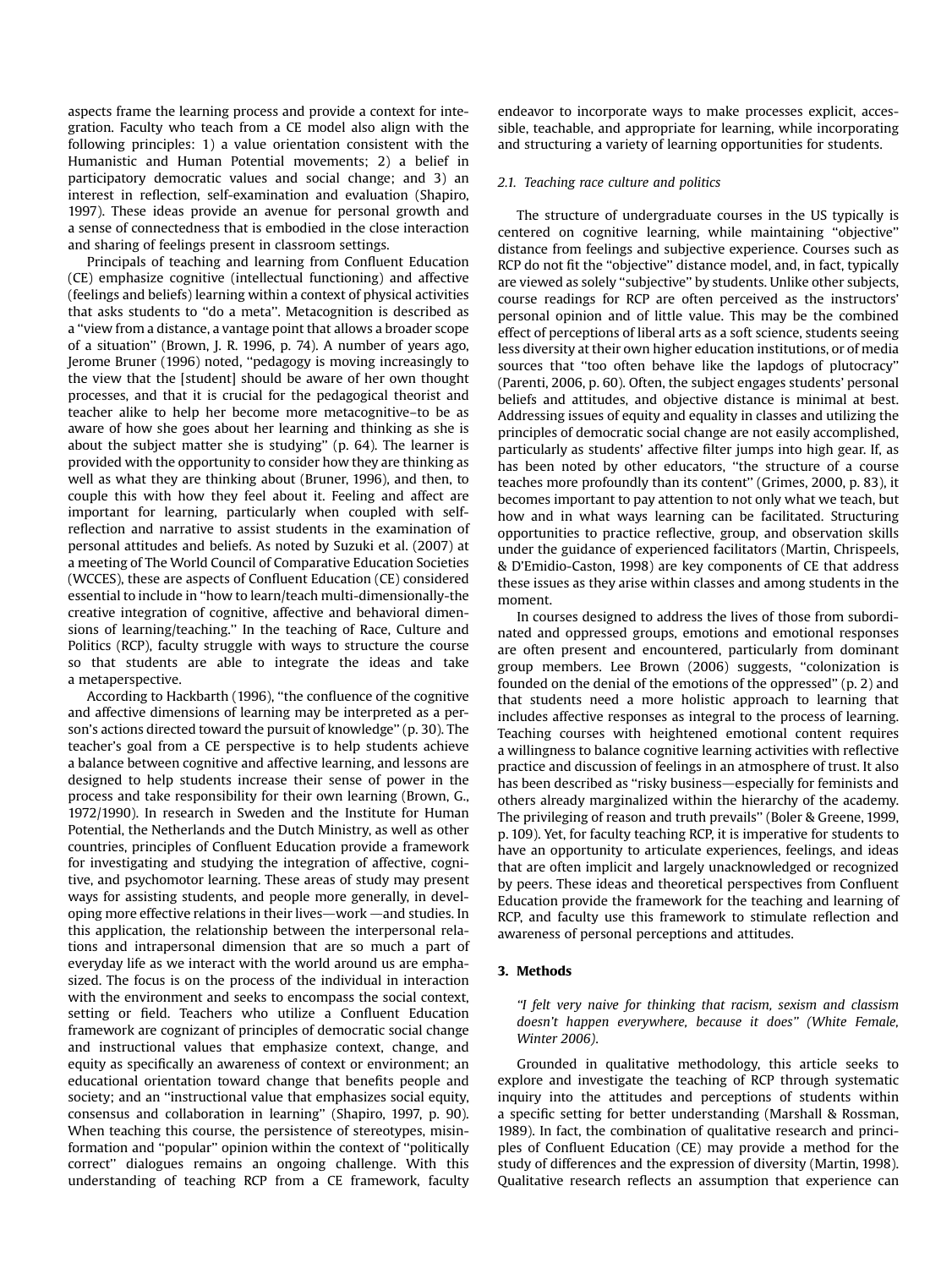provide an understanding of social life and the study of groups [\(Van](#page-9-0)  [Maanen, 1998\)](#page-9-0), and that the context is an essential component of the researcher's description. It seeks to examine patterns of interaction, qualities and feelings, and is uniquely suited for ''strategies to study people in diverse natural settings where researchers are personally involved as their own instrument in interviewing, observing, studying documents, analyzing data, and creating a narrative to present to the world'' [\(Brown, J. R. 1996,](#page-9-0) p. 13). The guiding principles of Confluent Education emphasize the importance of understanding and appreciating differences, and of actions, feelings, and interpersonal relationships within a social context as integral components of interaction [\(Brown, G. 1972/1990; Brown,](#page-9-0)  [J. H., 1996](#page-9-0)). Therefore, as a method appropriate for the study of attitudes, beliefs and perceptions, qualitative research in combination with CE principles is appropriate for the study of teaching and learning in which beliefs, feelings and attitudes are significant learning components.

#### 3.1. The course

Race, Culture and Politics (RCP) is an introductory and interdisciplinary course focused on the ways race and ethnicity are created both by historical and current processes in American society and institutions. Students and faculty direct their attention to issues of gender, diversity, equity and ethnicity, and problems facing contemporary society, especially those resulting from racism, discrimination, and cultural conflict. The course is designed to help students increase their knowledge of history and politics and the experiences of marginalized groups, as well as to increase awareness of their own power and ability to take responsibility for their learning; these are issues of concern to teachers and students around the world. Faculty work to ''engage students in opportunities to learn from each another, appreciate their different life experiences and perspectives, and gain skills to work with and across differences, and actively promote inclusion and social justice'' [\(Gurin & Nagda, 2006,](#page-9-0) p. 23). This encourages opportunities for students to consider how they are personally thinking and feeling about the topics, as well as listening to the perspectives of others.

At the American university where this course is taught, the course fulfills a lower-division general education and a United States Cultural Pluralism (USCP) requirement for an undergraduate degree and for an introduction to multicultural education for liberal arts and teacher education students. [Paula Rothenberg's \(2004/](#page-9-0)  [2006\)](#page-9-0) Race, class and gender in the United States is typically used as the primary text in the course. It presents research articles and essays that students often perceive as extreme examples of ''white bashing'' with little basis in fact even when they investigate cited sources and research. White students particularly are affronted upon reading Peggy McIntosh's well-known article, ''White Privilege: Unpacking the Invisible Knapsack'' (In [Rothenberg, 2004](#page-9-0), p. 188–192). A second course text, David Shipler's, The Working Poor: Invisible in America, addresses the enduring qualities of the Horatio Alger myth: ''Work hard and you will succeed, if you don't succeed it is because you didn't work hard [sic].''

#### 3.2. Context and participants

The site for this study is a large public university in California with a low percentage of students who receive student aid or hold a job while they attend college. The university has five principal colleges of study for students: Agriculture, Architecture, Education, Engineering, and Liberal Arts (RCP is taught in the College of Liberal Arts, Ethnic Studies Department). The course is open to all students at the university including general education students and students in the teacher training programmes. The county population surrounding the university is low density and predominantly white. The university's student population for 2006–2007 also is predominantly white (approximately 68%) with slightly less than 12% Asian or Pacific Islander, approximately 11% Hispanic, and a very small population of African-American  $(>2%)$  and American Indian  $(>1%)$  students. These figures reflect similar percentages for the years 1992–2006 with no substantial variations. Most students are from high socio-economic families with an average family income of approximately \$85,000 per year. Finally, there are few students who are returning to school, most are under the age of twenty-two. For approximately the last ten years, three faculty members, including the author, have taught between one and three sections of RCP each quarter with an average student enrollment for each section of 34–44 students. Typically, there are a high number of first-year and final year students who enroll, with fewer enrolled mid-programme university students.

#### 3.3. Data sources

Data were gathered over a three-year period from nine course sections with 365 enrolled students, and from faculty who teach the course. [Table 1](#page-4-0) presents the sections of this course taught from spring quarter 2005 through spring quarter 2007 including enrollments, number of final responses, and pre- and post-course attitude survey results.

Student data: include student assessment of group work, end-ofthe-course-observation assignment, and a pre- and post-course attitude survey. Student responses to group work during class were collected via email. All students joined a facilitation group to lead a discussion of the week's assigned reading. Students were encouraged to design activities, prepare discussion questions, and work together as a group to make joint decisions about how to lead the class in discussion. After completing the facilitation, each member of the group was instructed to email the faculty with a short assessment of how things went, what they could have done differently, and what went well.

Students also complete an end-of-the-course observation project of a social setting designed to fulfill the requirements of a final examination. This project includes: observation notes and recorded data from four 30 min observations of a social setting; a three-page paper analyzing their findings; and a personal response to the assignment and/or course on a separate sheet of paper. The three-page papers although important, are not part of the analyzed one-page responses. As indicated in [Table 1](#page-4-0) and the final responses, over 295 students completed the one-page response.

Finally, students, in five of the course sections, completed a preand post-course attitude survey on the first and last day of class ([Koppelman with Goodhart, 2005](#page-9-0)). The faculty decided to use the survey as a result of preliminary data analysis collected in the previous courses as a way of corroborating findings. The inventory asks respondents to use a five-point scale ranging from strongly agree-agree to undecided to disagree-strongly disagree to rank their responses to sixty-four attitude statements and six demographic questions. Over 199 students in five sections of the course taught between fall quarter 2006 and spring quarter 2007 completed the pre-course inventory. Not all students completed the post-course attitude inventory ( $N = 176$ ) since some students who were present on the first day did not enroll or remain in the course for the entire quarter, and others opted not to complete the survey a second time. [Table 2](#page-4-0) reports students' responses for nine of the statements. Results from the attitude surveys help to frame the discussion as a way of looking more specifically at the number of students whose responses changed from one category to another,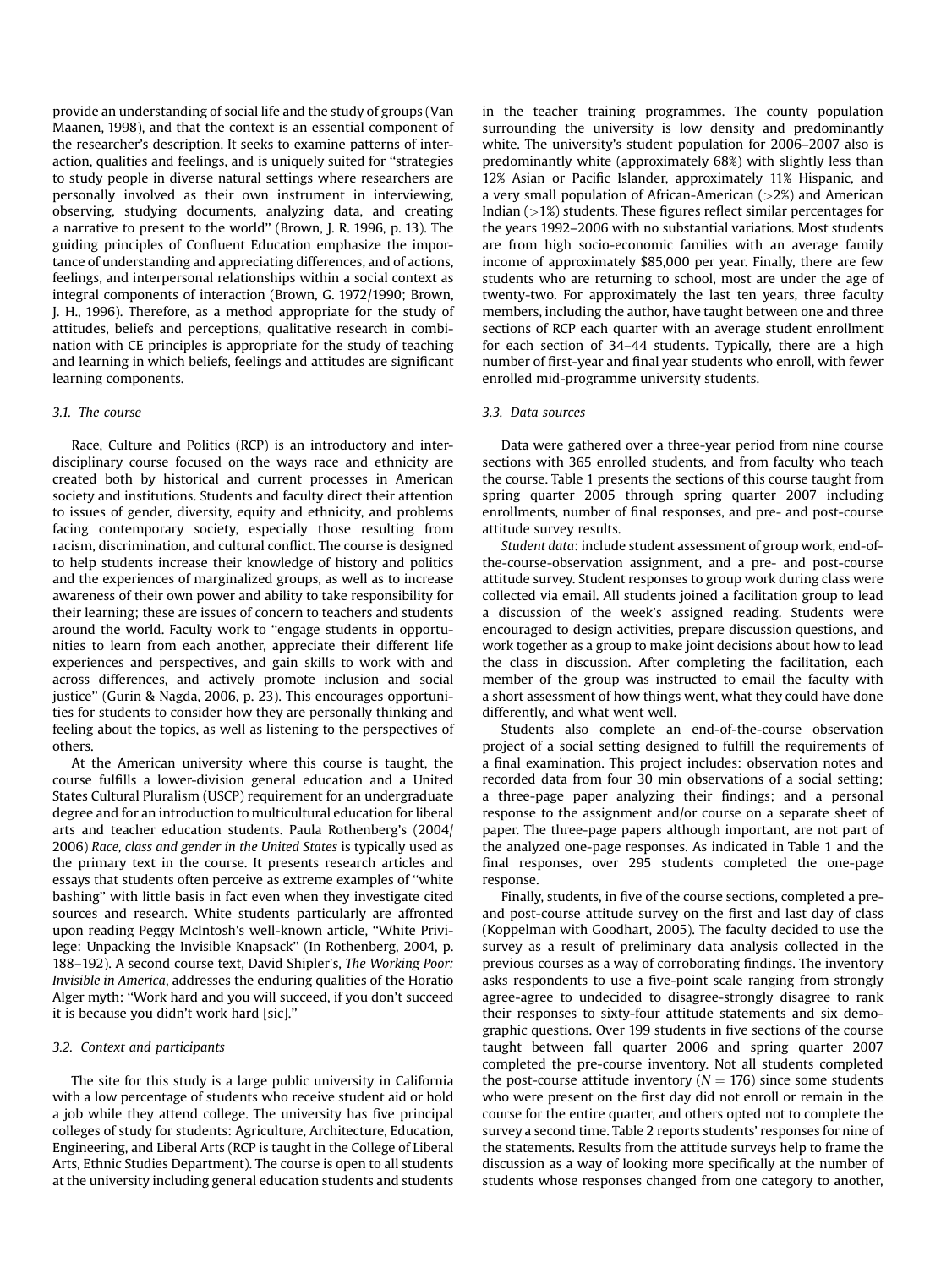<span id="page-4-0"></span>Table 1

| Race, Culture and Politics in the U.S. courses taught including number of students in each section; personal responses for the final, including indication of positive value of the |
|-------------------------------------------------------------------------------------------------------------------------------------------------------------------------------------|
| course and/or increased self-awareness at the end of the course: and attitude inventory responses (pre and post).                                                                   |

| Quarter taught   | Enrolled students<br>$N = 365$ | Inventory (pre)<br>$N = 199$ | Inventory (post)<br>$N = 176$ | Final responses<br>$N = 295$ | Increased self-aware<br>$N = 113$ | Positive response<br>$N = 163$ |  |
|------------------|--------------------------------|------------------------------|-------------------------------|------------------------------|-----------------------------------|--------------------------------|--|
| Spring 2007      | 36                             | 38                           | 28                            | 29                           |                                   | 20                             |  |
| Spring 2007      | 34                             | 35                           | 33                            | 31                           |                                   | 18                             |  |
| Winter 2007      | 43                             | 43                           | 41                            | 41                           |                                   |                                |  |
| <b>Fall 2006</b> | 39                             | 42                           | 35                            | 35                           |                                   |                                |  |
| <b>Fall 2006</b> | 41                             | 41                           | 40                            | 41                           | 19                                |                                |  |
| Spring 2006      | 44                             | <b>ND</b>                    | <b>ND</b>                     | 38                           | 18                                | 24                             |  |
| Winter 2006      | 39                             | <b>ND</b>                    | <b>ND</b>                     | 34                           | 22                                | 15                             |  |
| Fall 2005        | 39                             | <b>ND</b>                    | <b>ND</b>                     | 21                           |                                   | 12                             |  |
| Spring 2005      | 50                             | <b>ND</b>                    | <b>ND</b>                     | 25                           |                                   | 15                             |  |

particularly in the undecided category. From this, data analysis more specifically addresses a change in attitude or belief based on the knowledge and experience students gained during the course. Although this does not speak to the students who continued to have significantly positive or negative attitudes before and after the course, it does provide the opportunity to investigate students who fall within a category that indicates an attitude change.

Faculty data: include written responses to questions regarding teaching practices related to advocacy and teaching for equity. These data were gathered from the three faculty members who routinely taught the course during the years of study. In addition, two of these faculty members acted as researchers in terms of collecting, analyzing and interpreting the data with student assistants interested in the teaching of Ethnic Studies courses.

#### 3.4. Data analyses

Qualitative data sets were coded and tabulated ([Miles &](#page-9-0)  [Huberman, 1994](#page-9-0)), and data displays made to identify specific categories of responses by students from the final response paper. Then, they were read and reread by faculty for emerging themes and evidence of categories such as: definitions of and sense of advocacy; specific course components; relationships and interactions with others; and self-reflections. Results were compared and contrasted across data sets, and categories and units of ideas identified. Data were reexamined for new categories and ideas reflecting course perceptions, experiences, and/or increased awareness of empathy and social justice. A third level of analysis compared the attitude inventory results with emergent themes from the other student data sets. Faculty reflections on the course structure and individual sections were used to cross-reference and support categories and conclusions.

Finally, student and faculty data were independently reviewed for key themes by faculty and student researchers. Tabulations for the attitude inventory were completed, and pre- and post-course scores were compared. Bar graphs were created to display differences. An analysis of the responses was completed that grouped the statements into categories including attitudes regarding racism, educational issues, and topics of sexual orientation. Charts and data displays were made to identify trends and degrees of difference across all data sets. The next section presents some of the structure, activities, and assignments that faculty designed for the course utilizing Confluent Education principles.

### 4. Perspectives and attitudes: the work of RCP

''The most startling fact that was illuminated to me through this class is the role of government in constructing inequality and preserving inequality. I have shared some of what I learned with my friends and family. They, like many Americans, do not believe that race in America is an issue'' (American Indian Female, Fall 2006).

On the first day of class, students' work in dyads or small groups designed to help them get to know each other and build trust. An activity for the first day is to read and discuss the essay Body Ritual among the Nacirema by [Horace Miner \(1996\)](#page-9-0), a reading that presents an anthropological analysis of a group of people. The Nacirema (American spelled backwards) are presented as a ''strange and savage'' group of people with unusual customs (as exemplified in the cultural practices of Americans). Students read the essay and then discuss their responses, ideas and feelings in small groups. Approximately one half of the students in the classes recognize who the people are that are the subject of discussion. The other students in the class are surprised when they learn who is being discussed, but once told, they too recognize themselves in the reading. This reading provides an opening context for the discussion of stereotypes and social construction, as well as the opportunity to reflect on personal perspectives and viewpoints. Faculty members introduce students to the idea that we add meaning to readings and events from our own experiences.

Students are informed at the beginning of the course that some of the topics and materials may evoke memories and feelings as

Table 2

Human Relations Attitude Inventory results for statements indicating change in attitude regarding issues of education and sexuality from strongly agree (SA) to Undecided (U) to Strongly Disagree (SDA). (Pre-course responses  $N = 199$  and post-class responses  $N = 176$ .)

| No. | Attitude Survey Statements                                                                                                               | SA Pre | SA Post | A Pre |    |    |    |    |    | A Post U Pre U Post DA Pre DA Post SDA Pre | <b>SDA Post</b> |
|-----|------------------------------------------------------------------------------------------------------------------------------------------|--------|---------|-------|----|----|----|----|----|--------------------------------------------|-----------------|
|     | One's gender has very little to do with one's educational opportunity.                                                                   | 34     | 11      | 65    | 59 | 28 | 18 | 54 | 66 |                                            | 19              |
| 16  | Schools are biased against low-income students.                                                                                          | 18     | 39      | 52    | 81 | 52 | 22 | 66 | 24 |                                            |                 |
| 18  | There are many cultures in the world which accept homosexuality.                                                                         |        |         | 28    | 44 | 41 | 24 | 32 | 15 |                                            |                 |
| 22  | Most psychologists no longer consider homosexuality a mental illness.                                                                    | 19     | 28      | 67    | 50 | 30 |    |    | 12 |                                            |                 |
| 34  | Homosexuals have made many contributions ot their societies.                                                                             | 15     | 20      | 37    | 57 | 29 | 13 | 19 |    |                                            |                 |
| 40  | School textbooks and instructional materials are biased toward the middle<br>class because they omit or stereotype working class people. |        | 16      | 19    | 40 | 52 | 31 | 46 | 19 |                                            |                 |
| 53  | Teachers need to understand how schools perpetuate cultural racism.                                                                      | 16     | 29      | 58    | 63 | 42 | я  |    |    |                                            |                 |
| 61  | Racial segregation in our schools and neighborhoods remains a problem.                                                                   | 16     | 35      | 55    | 60 | 27 |    | 24 |    |                                            |                 |
| 64  | Achievement tests discriminate against children from low-income homes.                                                                   | 12     | 22      | 38    | 64 | 40 | 14 | 29 | 14 |                                            |                 |
|     |                                                                                                                                          |        |         |       |    |    |    |    |    |                                            |                 |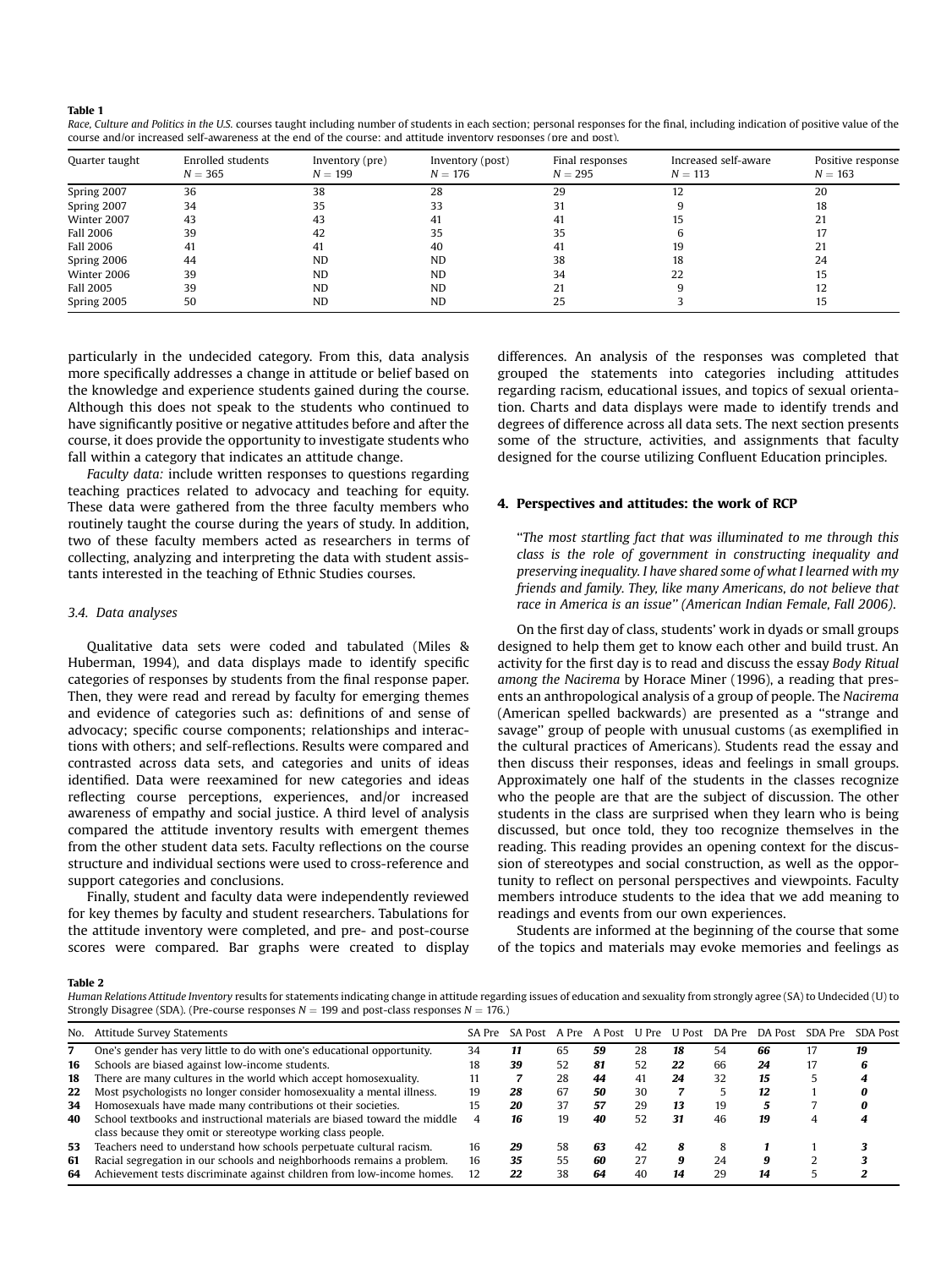they read the materials. ''If you have experienced some of the actions described in the readings, they may remind you of them. If you have never experienced them and believe that they no longer exist, you may believe the text is extreme and it may anger some of you'' (Faculty 1, 2007). As another faculty member noted,

A lot of our students do not want to perceive or acknowledge the reality of inequality in America. Why? Because it has not impacted them personally, they have been removed from the harsh reality and have lived in a false world or bubble. Having to confront these sensitive topics makes them very ill at ease (Faculty 2, 2007).

A discussion of [Peter Senge's ''Ladder of Inference'' \(1999\)](#page-9-0) helps students begin to understand the ways humans select data that fits with personal belief systems. Sometimes students ask if the theory applies to faith-based beliefs. This is followed by a discussion of the ways we come to believe things, and then limit the amount of information that we let into our frame of reference as Senge's theory suggests. Some students respond to the first week of classes with grave doubts about the class such as: ''I have conservative views and most everyone that I associate with from my home town thinks the same way that I do ... I really don't have to associate with people that are that much different than me'' (White Male, Fall 2006).

During the second and third weeks of the course, activities continue to help students get to know each other and increase the level of trust in the class. Faculty lecture on the meaning of social construction ([Gergen, 1999\)](#page-9-0), and ''the problem of difference'' ([Daniel Tatum, 2003\)](#page-9-0), as well as show films or lead discussions on US politics and government, laws, and Supreme Court decisions. Students are asked to work on examining their perspectives and the perspectives of others through observations, data collection, and activities designed to engage them in thinking, talking, and responding to others. To facilitate this, students sit in a circle, and often break into smaller groups and dyads. ''The classroom discussion is designed to elicit passionate reaction from the students: either supporting or negating the themes'' and objectives of the course'' (Faculty 1, 2006). A circle format helps students to face one another, and ''some of our discussions make a lot of our students feel uncomfortable'' (Faculty 3, 2007). In a circle, students speak more directly to one another. ''This seems to help mitigate some of the dynamics of anonymous confrontation'' (Faculty 2, 2007).

The third week typically presents a turning point in the discussions from students not believing in what they read, to being shocked by the appearance of discrimination. For example, the film The Angry Eye with [Jane Elliot \(2001\)](#page-9-0) presents a simulation of what Jane Elliot calls ''the live virus of racism'' and the way discrimination works in real life. Jane conducts a Saturday morning exercise for college students based on eye colour: brown-eyed college students are placed in the ''good group'', and blue-eyed students are seated in the center of the room and treated as if they are students with limited ability. After the film, students in the RCP course are asked to write a response to two prompts: ''How I felt watching the film?'' And, ''How do I use power?'' Then, students share their responses in dyads followed by large group discussion. Most have difficulty answering the second prompt; fewer struggle with the first. Students often feel the brown-eyed students should resist and tell Jane Elliot not to ''be mean'' to the blue-eyed students, and they raise the issue of context, what people should do, and issues regarding position power. A discussion of the way power works in social situations often ensues. The film examines the power of explicit markers such as skin colour and gender, and tries to demonstrate that one can be internal with limited outward expression while the other cannot. The film also provides students with concrete examples of the ways racism, sexism and classism exist in the "real world". For students of colour, the film is a very real presentation of the ways white students can be privileged in classrooms. The interaction between beginning and more experienced students provides an important scaffold for learning with peers rather than faculty lecturing.

A significant number of students comment on the film in the end-of-the-quarter response seven weeks later. ''One part of the class that had a huge impact on me was the video, 'The Evil Eye''' (White Female, Fall 2005). Similar to other students in the class, this student did not remember the title of the film correctly, but interpreted it as ''evil'' instead of ''angry''. During the film, Jane Elliot asks Rasul, a Black student participant, ''Did you know you were Black before we told you?'' Students generally laugh during this point in the film because of the absurdity of the question and the realization that they too have heard or said the corresponding statement, ''But I don't see you Black.'' White students seem to remember this statement most since it has been part of their own verbal interaction with African-American friends. Others note, ''Watching The Angry Eye, I found that I tried to look at Black people not at their skin, but for who they are'' (White Male, Spring 2006). Students of colour often remember it as a phrase they hear directed at them, and note the differences in reception.

I will never forget the blue eyes and brown eyes exercise that we watched. It hit home to me because those college aged children who were living such a comfortable life basically "freaked out" once they were treated unfairly and it made me realize how sheltered some people can be (Pilipino-American Female, Spring 2006).

During weeks four through nine, one class meeting each week is reserved for faculty to show a film or lecture on a relevant topic for the course. In the other weekly class meeting, student groups take turns leading the class in discussion. Students perceive the context of the class with time to hear the opinions of peers as important to their learning. And, student facilitated discussions encourage them to be creative in the presentation of course materials and increase their understanding of the course topics. In fact, student facilitators often developed learning activities that included elements of cognitive as well as affective learning, and they were pleased with their success. One student facilitator reflected: ''I think people were enlightened by the information on various injustices subordinate groups in the US have faced. I left the class yesterday proud of what we were able to accomplish'' (White Female, Spring 2006). Some groups have more difficulty than others. Reflecting on her group work one student noted, ''I have to admit, it was quite the learning experience. If I had to do it again, I would now have a better idea for what works and what doesn't'' (White Female, Fall 2006). Most students believe it to be a positive learning experience and provide thoughtful reflections on the experience and their efforts. ''Our group presentation today was definitely a learning experience. . However, the discussion could have been dealt within a different manner. It probably would have been more effective if we had passed out the responses to the class, and read them aloud'' (White Female, Fall 2006).

Students' reflections in the final response indicate an increased appreciation for hearing the perspectives of others. ''I think what contributed to my satisfaction and also to my knowledge were the discussion groups. My group was very diverse, and I was enthralled to hear the opinions of people with a different culture and background than myself'' (White Female, Winter 2006). Students appreciated the opportunity to influence the attitudes of peers and listen to others. ''I enjoyed being able to lead the class discussions with a group. Having to almost teach it, I tried to think of experiences that could help me relate to students to get the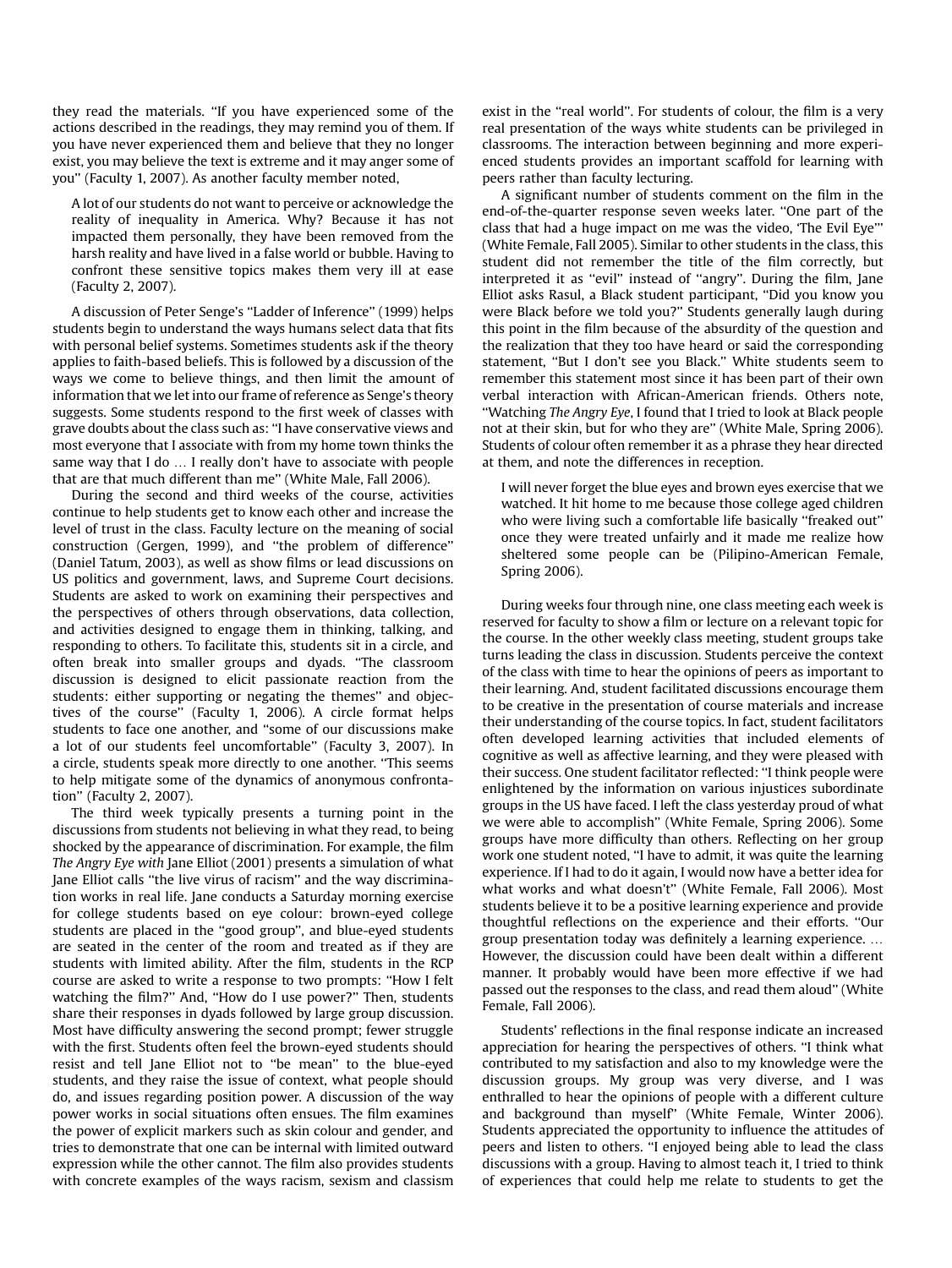discussion going'' (Mexican-American Female, Spring 2006). ''I enjoyed the discussions because it gave everyone a chance to speak and more importantly listen to other's points of view. I think we can learn a lot from listening to others'' (Mexican-American Male, Winter 2006).

During the final week of the course, students again complete the attitude survey. Some students comment that they remember the questions from the beginning of the quarter and are surprised to see that their knowledge, opinions, and answers have changed. Faculty also use this week to conclude the discussions, review any pertinent materials, and conduct a ''workshop'' on how to complete the final. In the ''workshop'', students and faculty review [Senge's](#page-9-0)  [\(1999\)](#page-9-0) theory of the ''ladder of inference'', practice collecting social science data from the newspaper in small groups, and then discuss their findings. It is an opportunity for students to work at the level of ''observable data'', and practice data collection and analysis skills through an in-class exercise.

#### 4.1. Student reflections and the observation final

A common response to the final reported by students is revealing. ''[It] was more difficult than I expected'' (White Female, Fall 2006). Students noted, ''I thought this was something I didn't have to study for and it would be far more interesting than taking a test; I also assumed it would be easier for me than a midterm'' (White Female, Fall 2006). And, ''I had no idea how hard that task would be. To look at anything and not jump to conclusions was almost impossible'' (Asian-American Male, Fall 2006). Some reported, the assignment ''was a challenging one because it asked me to blend in and observe'' (White Female, Fall 2006). And, ''When I first heard what the final project was going to be, I thought to myself, 'this should be easy''' (African-American Female, Spring 2006). ''It helped to show me why social change throughout the world and especially in our country takes so long'' (White Male, Spring 2006).

From the analysis of student responses to the observation assignment, two recurring themes stand out: an increased selfawareness, and the positive value of the course. First, students indicated an increase in their self-awareness and often were surprised to discover that they based many of their impressions of people on stereotypes and assumptions. Out of 295 personal responses, 113 students (over 38%) indicated their own selfawareness increased primarily through the course and the observation assignment. One student noted, ''The benefit of this exercise was going from knowing something to consciously experiencing it. Abstractly understanding that there are differences is not nearly as powerful as seeing them acted out all around you'' (White Male, Winter 2006). Frequently students were surprised to ''discover how many assumptions [they] make," and that they had been aware of stereotypes before the class, but only after the final observations were they aware of the extent to which pre-conceived notions influenced their own judgments of others. One student reflected, ''Perhaps the most profound thing that I observed is that I am not very observant'' (White Female, Spring 2007). They believed they saw the world in a new way and that social settings are very influential. ''This class and assignment have shown me how unaware I was of these social interactions. They are often so subtle and have become so common that we do not question the consequences they have or the words they communicate'' (Asian-American Male, Spring 2006). Another commented, ''I thought that there was no way that I was going to find any real evidence of racism out on the street in today's society. I have now come to realize that I could not have been more wrong!'' (White Female, Fall 2006).

The second theme revealed students' belief that the course is of crucial importance and should be a university-wide requirement,

and 163 (over 55%) of students felt it was one of the most important courses in their studies. Of the 163 responses, over 25% acknowledged the importance of the issues presented in the class in their daily lives and interactions. Students reported, "This is the most important/worthwhile course I've taken" and "should be required for ALL students." Others commented, ''After one day of observation, I could see some related issues from real life. Whenever I can see something related to real life, I am amazed'' (Asian-American Male, Winter 2006). Still others reflected, ''This course brings a wealth of knowledge concerning social and economic issues that we don't often see'' (Asian-American Male, Spring 2007). The assignment often summed up their experience of the course.

I went into the assignment thinking, ''How am I going to write a paper watching people just sit around for a few hours?'' This is just how I felt coming into this class thinking, ''how are my views on racism and sexism going to change in just one class?'' However, little did I realize that as soon as I tried to see things from a new perspective, a whole new world opened up to me (White Male, Fall 2005).

Faculty members were surprised at the number of times these sentiments were repeated in the final responses; this was true even in classes in which a majority of students were reluctant to hear the perspectives of others or were adamant about their own perspective. Sometimes students commented, ''Although this class may not have changed the lives of everyone, I can guarantee that there is at least one person who can honestly say that they look at the world in a different way and that person is me'' (White Female, Spring 2007). Students were explicit about their learning and feelings about the assignment and the way it changed their perceptions. ''I never had a real understanding of what people of color went through. It has helped me change the way I act around my friends and others'' (White Male, Spring 2005).

A number of students concluded that this was a powerful assignment, and they were saddened by what they saw and found in their data. ''The toughest part was witnessing the aloof vibes when every white group quieted down when some Black people came in [to the coffee shop]'' (White Male, Winter 2006). For others, it set the tone for what they learned during the course. ''For me, the assignment is not over just because the class is over'' (White Female, Winter 2006).

#### 4.2. Faculty reflections and perspectives

An objective for faculty teaching the RCP course is to help students become aware of their perspectives and personal attitudes, understand democratic values, achieve a balance between cognitive and affective learning, and to express their feelings as part of teaching and learning from a Confluent Education framework. During the first few weeks of class, faculty often hear comments such as, ''Our generation is a colour blind society, everyone is equal and 'mixed couples' are common.'' Students argue, ''People make too big of a deal about race''. Comments often are framed as rhetorical questions. ''Why do we have to re-open the old wounds associated with racism?'' Or, ''Women have made major strides in all facets of American society, so why are we talking about the empowerment of women at the expense of someone else?'' Another common belief expressed by students is that all people are on an equal playing field, and, if you don't succeed, it is ''you're own fault'' as in the Horatio Alger myth. Faculty work to balance student comments and develop an atmosphere of trust so that students are able to comment openly. Sometimes this is difficult to manage. ''Helping students see through the myths of meritocracy and egalitarian US society is especially challenging'' (Faculty 2, 2007).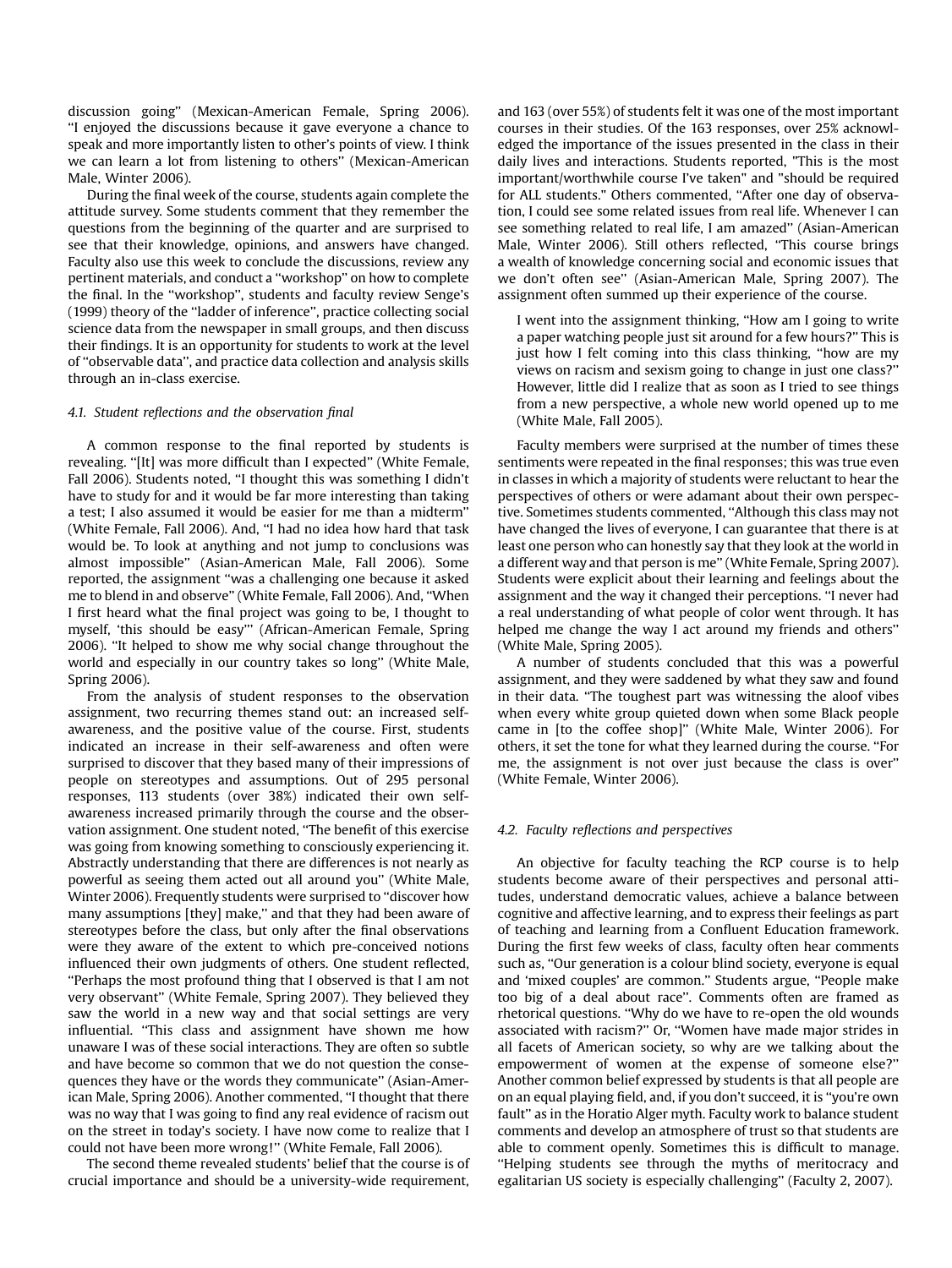Faculty who teach RCP believe it is a difficult course to teach, and often find it disappointing to read comments from in-class writing assignments. Students typically lack critical ''comprehension of the reading and resistance to thinking in terms of racism, sexism, and issues of gender and sexual orientation can prove daunting'' (Faculty 3, 2007). It is challenging because of the dual dynamic of ''asking students to voice their opinions and providing a safe space during class, and second, managing the group dynamics that can arise from those opinions'' (Faculty 1, 2006). ''Many of the comments voiced by students from dominant groups are derogatory to marginalized groups or reflect conservative opinions that are diametrically opposed to the readings'' (Faculty 1, 2007). Those who routinely teach this course feel they ''need a break to replenish themselves because it is so demanding'' (Faculty 3, 2007). To address this issue, one faculty member noted:

I tell stories to lower their affective filter: stories about growing up in surprisingly diverse Wichita, Kansas; stories about life with my blind & autistic brother, whose 'abnormal' behavior makes him a perpetual outsider; stories about my lack of awareness of my own white/middle-class privilege, and my gradual process of acknowledging these advantages (Faculty 3, 2007).

There are a number of reasons frustrations surface for faculty when teaching this course aside from student–faculty interactions. The most difficult, as indicated by one faculty member, ''Managing conflict arising from controversial issues is surely one of the most difficult demands of the class, especially when a student expresses an uninformed view that is vastly different from my own'' (Faculty 1, 2007). The single most important aspect of the work is to ''create an atmosphere of trust and safety for students while maintaining a healthy dose of humor'' (Faculty 3, 2007), and providing a context for ''learning about RCP in the US even when your own affective filter'' is engaged (Faculty 2, 2007).

#### 4.3. Attitude inventory

Analysis of student responses to the pre- and post-course attitude inventory indicates changes in students' attitudes in several areas by the end of the ten-week course. Responses to nine statements are the focus of discussion. [Table 2](#page-4-0) presents the results for these statements in the areas regarding issues of race, education, sexual orientation, and poverty. Change in student responses in the ''undecided'' (U) category provide an interesting context for discussion regarding themes found in the other data sets. Students' responses to each of the nine statements in the undecided category diminished, sometimes significantly by the end of the course. This may reflect a change in students' knowledge of the subject after the course, enough so as to be able to make a decision about these statements, and/or a shift in attitude about the subject. Interestingly, the post-attitude survey was given prior to the final assignment; therefore, it does not include any additional insights that students might have gained from their observation investigations.

Student responses to statements 22 (Most psychologists no longer consider homosexuality a mental illness) and 34 (Homosexuals have made many contributions to their societies) are particularly suggestive of increased knowledge. At the beginning of the course 30 and 29 students respectively were undecided versus only 7 and 13 undecided by the completion of the course. Responses to statements number 53 (Teachers need to understand how schools perpetuate cultural racism) and 64 (Achievement tests discriminate against children from low income homes) also were high in the undecided category at the beginning of the course, 42 and 40 respectively. Yet, by the end of the course the number of students in the undecided category dropped dramatically to 8 and 14 respectively. Student responses to statements 22, 34, 53, and 64 in the strongly agree and agree categories increased significantly in the post-course survey. For statement 53, pre-course strongly agree and agree responses were 16 and 58 respectively, already a significant number of responses, with post-course responses 29 and 63 respectively. Responses to statement number 64 indicate the number of responses to strongly agree and agree increasing from 12 to 22 and 38 to 64 respectively. Responses to statement number 61 (Racial segregation in our schools and neighborhoods remains a problem) are interesting since the number of undecided responses dropped from 40 in the pre-course to 14 in the post-course.

For statement number 16 (Schools are biased against low-income students), students choosing to strongly agree or agree at the beginning of the course were 18 and 52 respectively, while the post-course scores were 39 and 81 respectively. Also, students who choose disagree and strongly disagree dropped from 66 to 17, and 24 to 6 respectively. This trend also was present in responses to statement number 40 (School textbooks and instructional materials are biased toward the middle class because they omit or stereotype working class people). At the start of the course 52 students marked the undecided category versus 31 at the end of the course. The next section presents the findings in relation to the CE framework.

## 5. Discussion

''After the first day of class, I was kind of worried. Was I going to have to sit at a desk and disagree for ten weeks? ... I turned out to be wrong. The world isn't the way I saw it to be in my small high school community'' (White Female, Fall 2006).

From the beginning of the Race, Culture and Politics (RCP) course, faculty actively employed Confluent Education (CE) principles and asked students to examine personal attitudes, beliefs, and perspectives. The course structure set the tone for the class and guided students in the discovery of new perspectives from familiar contexts in combination with course materials and structured learning activities. In their final responses, students indicated the course provided a context for exploring their learning that helped to open ''their eyes to racism, sexism and classism'', and the preand post-course attitude responses supported these student perceptions. All students worked with a small group of peers to "teach" the class, which proved more difficult than they expected. Analysis of student responses indicated the following themes: 1) heightened awareness of the process of teaching others, and 2) increased knowledge of the issues discussed in course materials and readings. These themes reflect students' increased awareness and knowledge about the topics by the end of the course. Working in groups to present the reading material for the week helped students to closely examine the texts and prepare a discussion. They viewed this activity as critical to their development and understanding of multicultural issues in the United States, as well as an opportunity to gain insight into the process of teaching and learning from others.

The required observation final asked students to go out and look at their world. All quarter, they had been reading, listening, and studying topics that often posed perspectives different than their own. Until this time, many of the students did not believe or make the connection between what was discussed and ''what is'' in the world outside of the classroom. As noted by one student, experience and awareness of these issues is ''below the radar of most white students'' (Fall 2005). For students of colour as well as white students, the course was an ''eye-opening'' experience. Personal knowledge and awareness often is implicit and in need of verification from the real world. They discovered, ''racism, classism and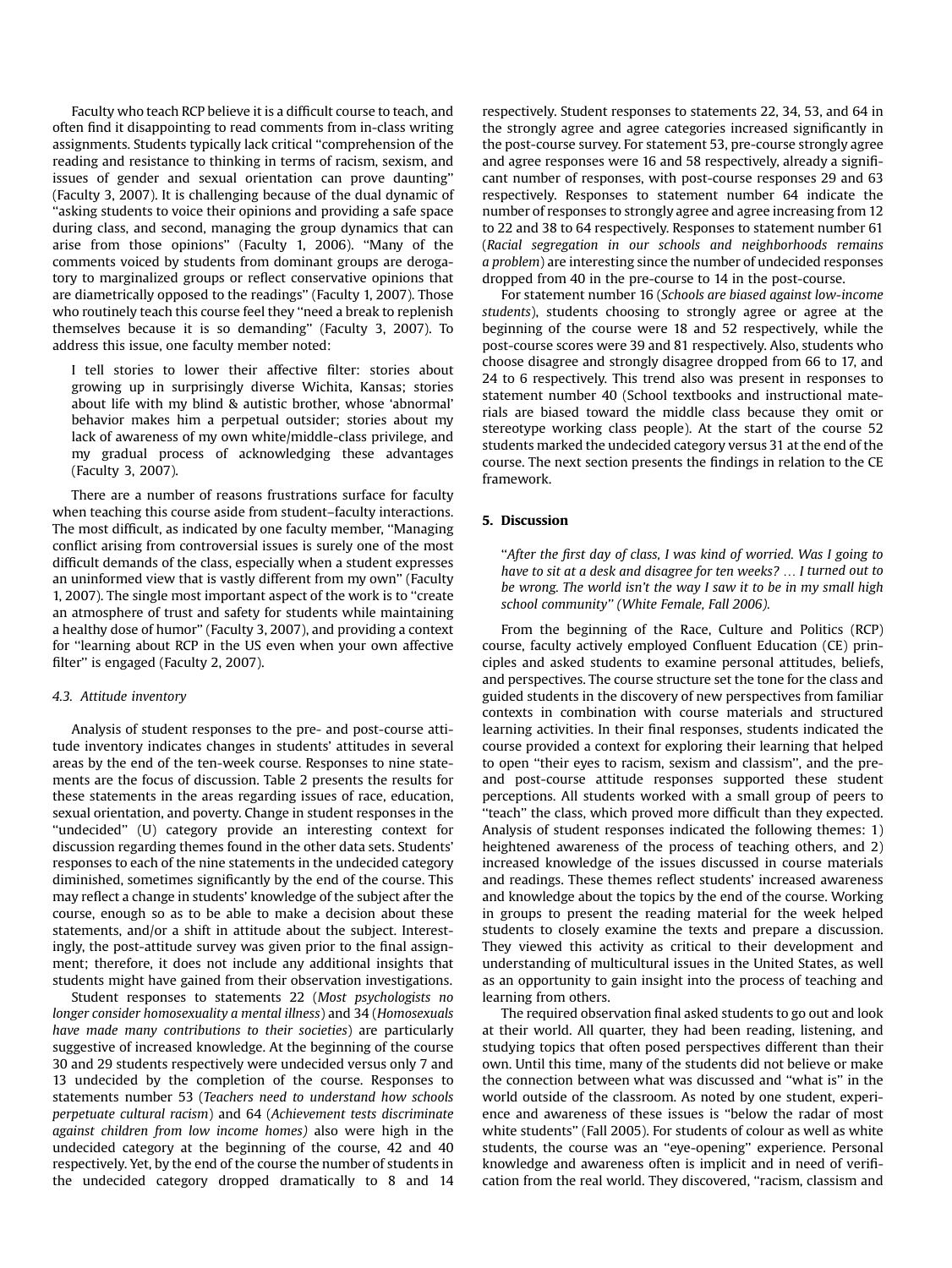genderism really is happening,'' and their knowledge about the ways ''media portrays and sometimes even provokes prejudice and stereotypes'' (African-American Female, Fall 2006) increased during the course. Once they completed the final observation and reflected on the experience and the course in general, their awareness became explicit, conscious, and tied to real world experience, aspects significant from the CE framework. Now, students believed they could examine, study and reference the issues they learned about from their own experience in a social setting.

Student personal responses indicated increased awareness of the issues and objectives of the course. Some students of colour noted, ''The minority must understand the system of oppression perpetuated by the majority [and] now I have a more developed understanding of it'' (Guatemalan Male, Spring 2005). Other students commented on the practicality of the assignment as well as their surprise at the findings. ''My initial hypothesis was completely rejected, and I realized there really is a serious issue that is prevalent in our society'' (White Male, Spring 2007). Without the course, students did not believe the topics discussed in class still existed. In fact, so many students reported, ''my eyes were opened'' in the final response that faculty initially disregarded the answer as a ''stock answer to get a grade''. However, upon closer inspection of the data, student responses indicated more complexity such as: ''I came into this class thinking I knew the problem, and I knew how to solve it, but to be honest, I now see how complicated racism and classism are'' (White Female, Spring 2006). ''I realize that now that I know what is out there, it has become part of my responsibility to help to right the wrongs our society has constructed'' (White Female, Spring 2006). ''I have learned that 'passivity is not an option', [and] I have told people that racist jokes are not funny'' (White Female, Fall 2005). ''Allies are needed to show that not all members of the dominant race are oppressors; some are here to fight discrimination'' (White Male, Winter 2006). For a number of students, this new awareness led to discussions about what they were willing to do to make a difference.

Students expressed affective responses to the course, final assignment, and class discussions that indicate increased selfawareness and learning. This is important information given the design of the course that called for attention to affective responses, as well as increasing cognitive learning from a Confluent Education design. Students thought about what reflection means, struggled to identify personal perspectives, and tried to write their ideas using the first person. One student commented, ''I told myself, 'I don't see colour' because it doesn't matter what colour a person is. After taking this class however, I know that it is utterly important to see colour'' (White Female, Fall 2006). They asked thought provoking questions such as, ''Are people too self-centered to be compassionate and care about others?'' (White Female, Winter 2006). Some students commented, ''It surprised me because the book at times gave extreme statements and statistics, but being able to see for myself the problems was shocking'' (Mexican-American Male, Spring 2006). Many times, white students in particular expressed anger or irritation about their lack of education, and wondered why they hadn't learned this before. These were important realizations that students discovered during the final exam observations as they integrated course material with the real world.

The course structure proved fundamental for helping students deal with and discuss feelings, beliefs, and attitudes with peers. Students in the course recognized and admitted that their own assumptions often were hindering them in the study of the topic. And, the observation final helped a number of students get past the, ''I don't have to believe'' what I am reading stage, and move toward the ''I am shocked that I didn't see it before'' stage. From there, students could begin to investigate ''What I can do now to act as an ally.'' In addition, the activities and course materials aided students in their efforts to approach the subject through the group led discussions with an active focus on listening to the perspectives of peers, and then, explore the real world for evidence. For many, they completed the course with a heightened awareness of the challenges some individuals face, as well as feeling able to make a positive contribution to society. Listening to the perspectives of peers with greater understanding of the relationship between diversity, inequality, and the effects of power were important consequences. For faculty teaching the course, these areas provided significant evidence of learning.

# 6. Conclusions

''I hated when people judged me as Hispanic because they would belittle Hispanics. Now when I stand up for myself, I am not angry any more because I know people need to be aware'' (Mexican-American Female, Fall 2005).

This study explored student attitude change and the ability to transfer learning to real world contexts, an essential characteristic and aspect of learning from a Confluent Education (CE) framework. Teaching RCP required knowledge and awareness of the classroom context as a social environment, and a CE framework helped faculty to plan, structure, and interpret the process of the course in combination with the needs of students. Engaging students in multiple levels of learning also proved important as a structure in designing the RCP course. Students entered the course with personal beliefs and attitudes that were often in opposition to course materials and faculty knowledge, and the engaged high affective filters posed challenges in students' ability to understand and perceive the materials. Yet, by fostering Confluent Education principles that support ''emergence as opposed to actively looking or finding'' [\(Brown, J. R., 1996](#page-9-0)), students were able to increase their knowledge and awareness as active learners; thereby taking responsibility for their learning. This proved another critical aspect in the teaching of RCP, and may indicate a way to improve educational practice in the teaching of, for, and to issues of diversity and equity. Through the course structure and conscious guidance by faculty, students refined their notions of perspective-taking and reflective practice. Faculty were able to help students acknowledge multiple perspectives and value diversity within the communities of classrooms, and they presented opportunities for discovery of new perspectives and investigation of the real world. Students benefited from reading and thinking about the material, designing presentations, discussing ideas with peers, and listening to the perspectives of others that are sometimes vastly different than their own. Most significantly, the observation assignment helped them to connect what they were learning to the real world.

For faculty, teaching RCP is demanding, and those who continue to teach it will still need ''breaks'' from time to time to rejuvenate. As [Asher \(2007\)](#page-9-0) concludes, faculty who teach courses such as this are ''compelled to acknowledge that the cumulative effect of engaging narratives of racism and prejudice and encountering resistance to social transformation is exhausting'' (p. 72). In fact, there always will remain some students in RCP courses who believe they already understand the issues and others who refuse to believe that the issues still exist. This makes teaching the course a stressful enterprise, and faculty often feel overwhelmed from dealing with these extremes. Yet, there is specific evidence important for faculty in this study: 38– 55% of students who completed this course indicated an attitude change. Although this does not address the students who continued to maintain overtly negative or positive attitudes, it is important for educators who often feel discouraged about their efforts in teaching